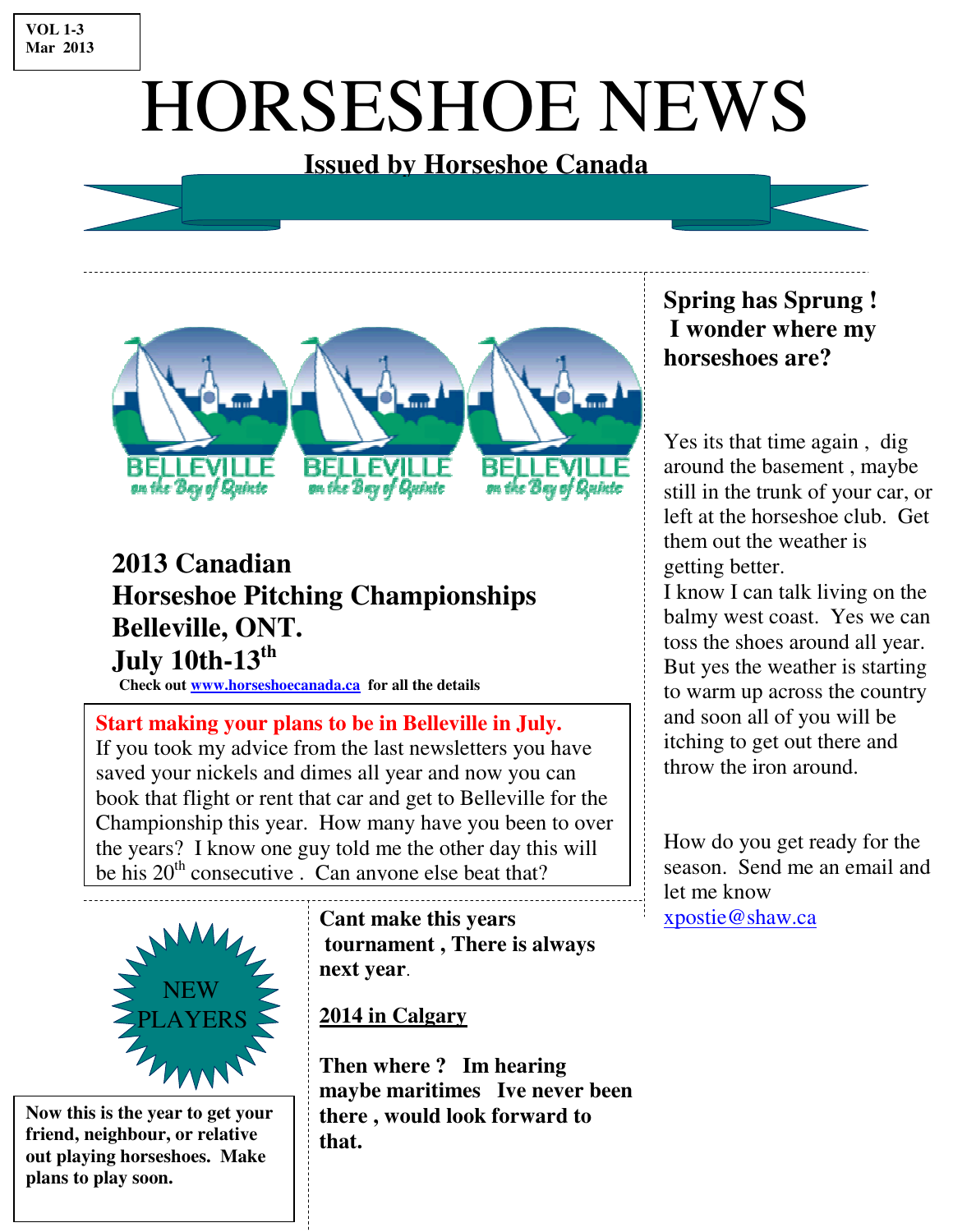#### Connect with Us

Please send us your email to add to our list. We will send you every issue directly to your inbox, till you tell us not to. Send us also any ideas, suggestions, even complaints that we can share. Email them to Tom at xpostie@shaw.ca Also check out our website at http://www.horseshoecanada.ca



#### **Canstats where would we be without Andre Leclerc !**

Andre does a great job with all the data sent him during the course of the year. So please keep the scores coming in on time so he can do his magic to our Horseshoe Canada web page and give us a source to quickly find out the ringer % we need .

Did you know that we also in the Canstats Database page we have a resource to add up to date canstats into the popular Horseshoe Master tournament program.

Kevin Snelgrove from Virginia developed an Excel spreadsheet that you can download to update your canstats in Horseshoe Master.

Ive used it a lot and it works great ! All you do is open a browser , the excel program , and the HSmaster program and follow a few simple steps and all the stats are up to date in your HSmaster program.

If you have never tried HSmaster to run a tournament I invite you to try it out. It works great

You can download the latest version HSMaster Version 1.1.161 from the NHPA website. And then download the excel file from the faq section of Canstats page on our Horseshoe Canada webpage.

www.horseshoecanada.ca/canstats\_db/FAQ.php